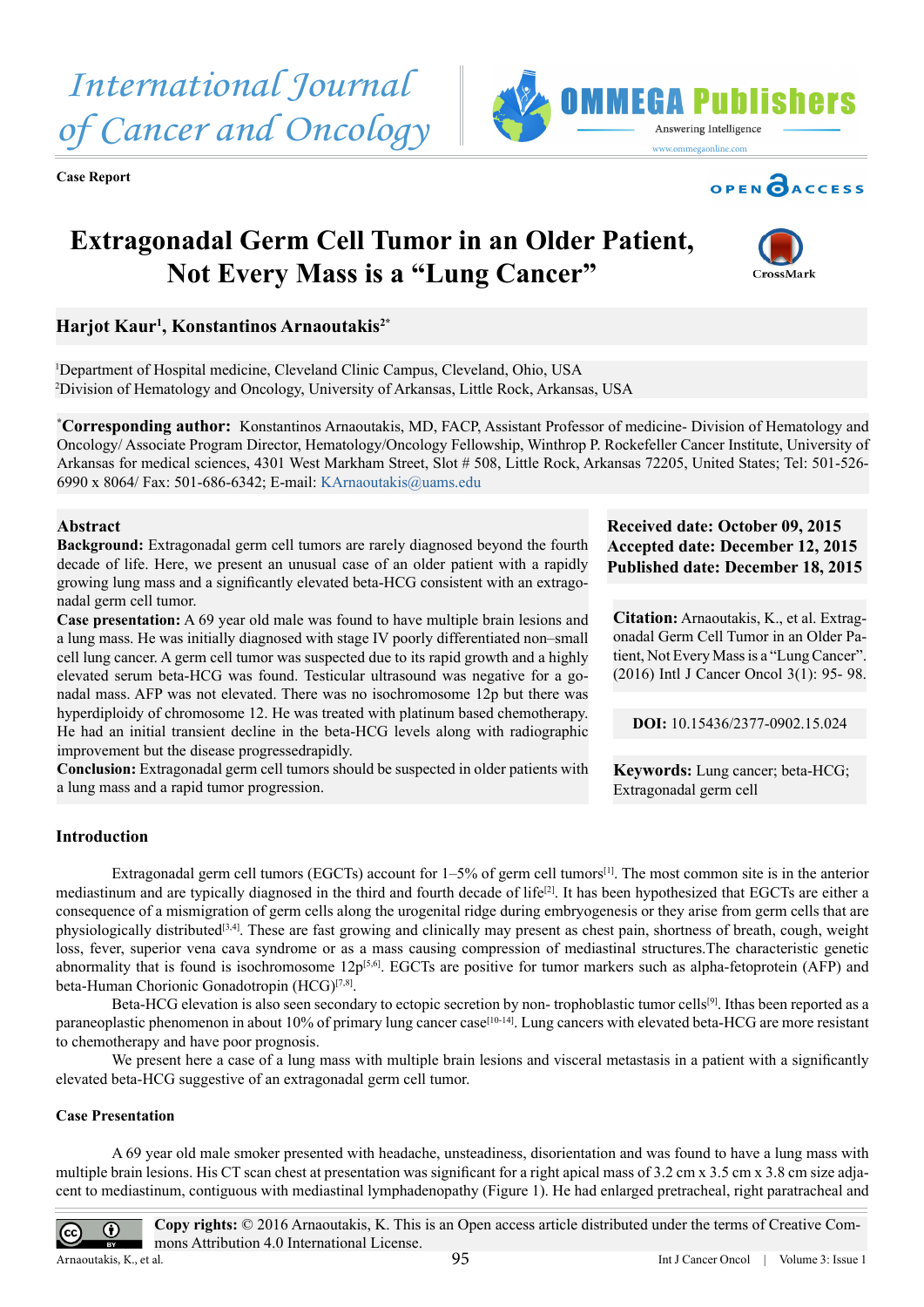

#### Extragonadal Germ Cell Tumor

precarinal nodes and bulky right hilar and subcarinal adenopathy (Figure 2). He underwent resection of the largest brain tumor. Final pathology showed poorly differentiated carcinoma. CK 7 was strongly positive. CK 20 was weakly positive. Cytokeratin 5/6, TTF-1 and synaptophysin were negative. He was diagnosed as stage IV non-small cell lung cancer. Following whole-brain radiation he had a restaging scan that showed progression. CT chest showed increasing right apical soft tissue mass with extensive mediastinal lymphadenopathy and hepatic, renal, and skeletal metastases (Figure 3-4). He had a markedly elevated beta-HCG level at 21651.0 mIU/mL (0.0-9.9 mIU/mL) and serum AFP was 7.2 ng/ml (0-8.0 ng/ml). The testicular ultrasound was negative for gonadal mass. There was no isochromosome 12p but 76% of cells had additional copies of chromosome 12, without apparent gain of 12p.



**Figure 1:** CT scan Chest with oral and intravenous contrast. A large soft tissue mass is present in the right apex measuring 7 x 5.5 cm with moderate compression of the superior vena cava and multiple metastatic nodules



**Figure 2:** Extensive mediastinal lymphadenopathy is seen. Multiple paratracheal nodes, subcarinal and conglomerate of nodes in the right and left hilum is seen



**Figure 3:** Multiple peripherally enhancing hypodense mass lesions seen throughout the liver with heterogenous densities in the kidneys



**Figure 4:** Large satellite nodules present throughout the lungs measuring between 2 and 4 cm

He completed 4 cycles of platinum based chemotherapy. Follow up CT scan showed significant interval improvement in the mediastinal lymphadenopathy, with decrease in pulmonary and visceral lesions. His beta-HCG decreased to 35.4 mIU/ ml after the fourth cycle. However, he continued to have significant burden of residual disease and his beta-HCG started rising. He failed second line treatment with gemcitabine and oxaliplatin and later with gemcitabine and paclitaxel. His beta-HCG level continued to rise despite ongoing chemotherapy with elevation to >1,000,000 mIU/ml. Repeat CT scan showed innumerable bilateral pulmonary metastatic lesions with largest up to 3.8 cm with marked progression of metastasis. Due to progressive disease, worsening performance status and multiple co-morbidities, palliative care was recommended. The patient passed away 11 months after his initial presentation.

#### **Discussion**

The encountered clinical scenario shared many similarities with a primary mediastinal non-seminomatous germ cell tumor (PMNSGCT) except for the patient's age. The reported median age for PMNSGCT is 30 years<sup>[6,13]</sup>. The rapid clinical progression in this patient raised the suspicion of a non-conventional case of non-small cell lung cancer which further prompted beta-HCG evaluation. Beta-HCG can be elevated with both trophoblastic and non-trophoblastic tumors. Ectopic secretion of beta-HCG is reported in 20-40% of non-trophoblastic tumors such as gastric, liver, ovarian and lung cancers. It acts as an autocrine or paracrine growth factor by inhibiting apoptosis and probably contributes to tumor progression, chemo-resistance and therefore poor prognosis<sup>[\[11\]](#page-2-8)</sup>. Elevation of beta-HCG in lung cancer is rare. It has a reported incidence of 14% in small cell lung cancer and 28% in non-small cell lung cancer<sup>[\[12-19\]](#page-2-9)</sup>. The reported elevation of beta HCG in lung cancer is about 20-3000 mIU/ml only. The persistent and very highly elevated beta-HCG in this patient raised a strong possibility of a germ cell tumor even without a traditional isochromosome12 $p^{[20]}$  $p^{[20]}$  $p^{[20]}$ . The hyperdiploidy for chromosome 12 in germ cell tumors is rare but has been described before<sup>[21]</sup>.

In patients with extragonadal tumors, the presence of liver, lung and brain metastasis, a primary mediastinal location, a non-seminomatous histology, and elevated beta-HCG have been recognized as the negative predictors for both progression free survival and overall survival. In the International Germ Cell Cancer Collaborative Group (IGCCCG) database, mediastinal NSGCTs have lower complete remission rate, higher relapse rate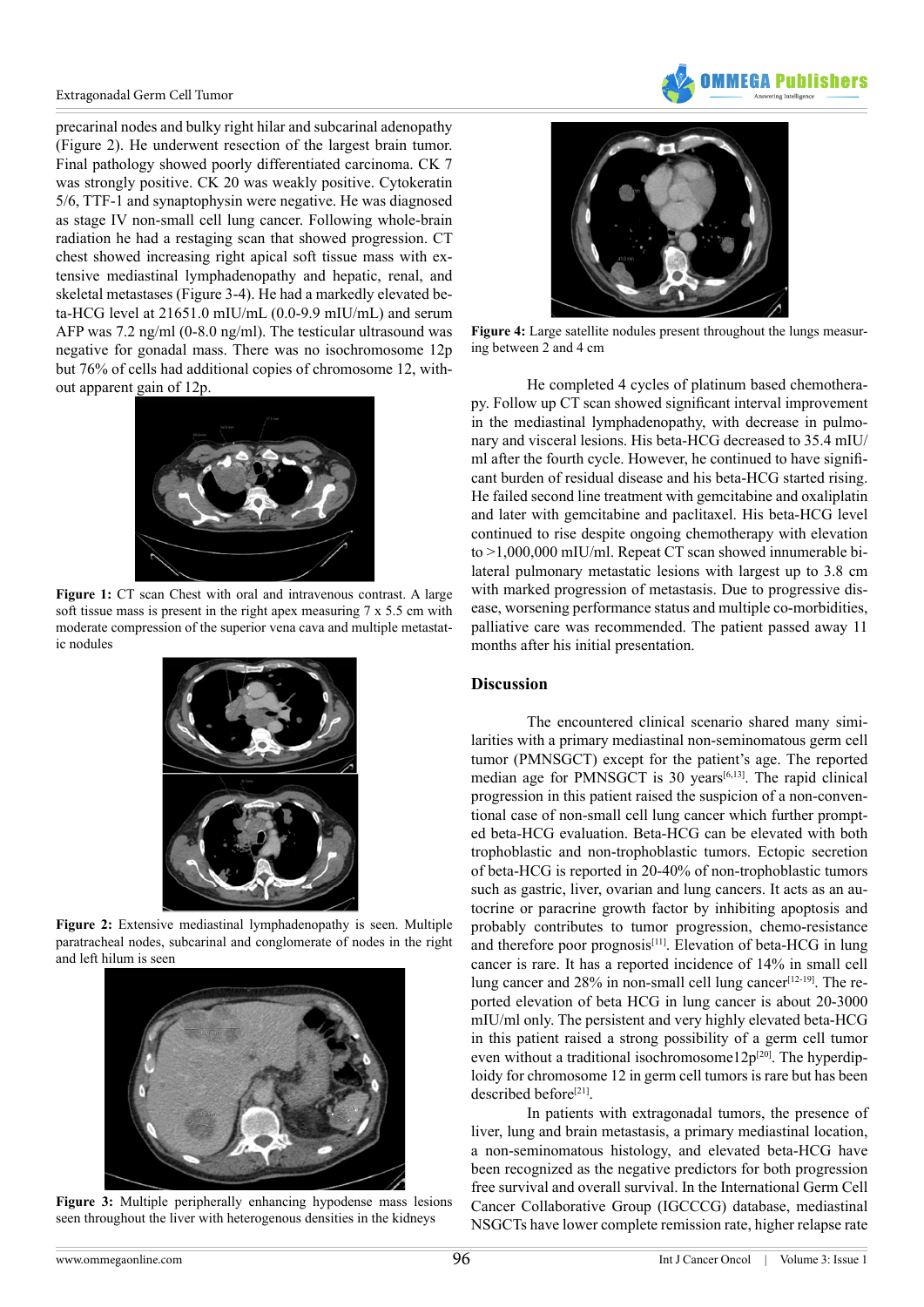

and failure of salvage chemotherapy<sup>[8]</sup>. The studies identified the characteristics such as age older than 30 years, beta-HCG elevation at presentation, metastasis to liver, brain and lung, to independently contribute to the poor overall survival in these patients. Most of these characteristics were identified in this case and have probably contributed to rapid deterioration in our patient.

Treatment for PMNSGCTs usually entails cisplatin-based combination chemotherapy regimens followed by post-chemotherapy surgical resection in cases with radiographic evidence of residual disease. Standard treatment involves four cycles of BEP (Bleomycin, Etoposide, Cisplatin), or alternatively VIP (Vinblastine, Ifosfamide, Cisplatin). Chemotherapy regimens using cisplatin have improved themedian survival to  $29$  months<sup>[7]</sup>. The median survival in patients untreated with cisplatin is reported as  $4.0$ -6.5 months<sup>[23,24]</sup>. In a study by Hartmann et al[24], it was observed that the long-term disease-free survival after second-line chemotherapy was only 11% and a mediastinal origin of the NSGCT independently predicted failure of second-line chemotherapy.Patients with rising post-chemotherapy serum tumor markers values have median survival of 9.7 - 11.5 months and overall 1- and 5-year survival rates of 41% and 36%, respectively<sup>[25,26]</sup>. In the advanced cancers, salvage chemotherapy has achieved only 7% long-term disease-free survival and 39-42% 2-year overall survival from the initial clinical presenta $tion^{[27,28]}$ 

Considering persistent and highly elevated post chemotherapy beta HCG, rapid tumor progression with pulmonary lesions with bulky mediastinal involvement and extra pulmonary metastasis, elderly age and the poor survival despite chemotherapy, the given clinical scenario is less likely to be a case of lung tumor with paraneoplastic syndrome. This case probably represents an unusual manifestation of an extragonadal germ cell tumor in a patient in the  $7<sup>th</sup>$  decade of life.

## **Conclusion**

The germ cell tumors should be suspected while encountering any predominantly mediastinal mass with a rapid progression, and elevated serum beta-HCG or AFP, to be able to initiate early appropriate therapy and discuss prognosis.

## **Financial disclosure:** None

#### **Conflict of Interest:** None

## **References**

<span id="page-2-0"></span>[1. Moran, C.A., Suster, S. Primary germ cell tumors of the me](http://www.ncbi.nlm.nih.gov/pubmed/9264351)[diastinum: I. Analysis of 322 cases with special emphasis on](http://www.ncbi.nlm.nih.gov/pubmed/9264351)  teratomatous lesions and a proposal for [histopathologic](http://www.ncbi.nlm.nih.gov/pubmed/9264351) classifi[cation and clinical staging. \(1997\) Cancer 80\(4\): 681-690.](http://www.ncbi.nlm.nih.gov/pubmed/9264351) 

<span id="page-2-1"></span>2. Collins, D.H., Pugh, R.C. [Classification](http://www.ncbi.nlm.nih.gov/pubmed/14184707) and frequency of tes[ticular tumours. \(1964\) Br J Urol 36\(Suppl\): 1-11.](http://www.ncbi.nlm.nih.gov/pubmed/14184707) 

<span id="page-2-2"></span>[3. Willis, R.A. The borderland of embryology and pathology.](http://www.ncbi.nlm.nih.gov/pmc/articles/PMC1930017/)  [\(1950\) Bull N Y Acad Med 26\(7\): 440-460.](http://www.ncbi.nlm.nih.gov/pmc/articles/PMC1930017/) 

[4. Friedman, N.B. The function of the primordial germ cell in](http://www.ncbi.nlm.nih.gov/pubmed/3034798)  [extragonadal tissues. \(1987\) Int J Androl 10\(1\): 43-49.](http://www.ncbi.nlm.nih.gov/pubmed/3034798) 

<span id="page-2-3"></span>[5. Chaganti, R.S., Houldsworth, J. Genetics and biology of adult](http://www.ncbi.nlm.nih.gov/pubmed/10749107)  [human male germ cell tumors. \(2000\) Cancer Res 60\(6\): 1475-](http://www.ncbi.nlm.nih.gov/pubmed/10749107) [6. Bokemeyer, C., Nichols, C.R., Droz, J.P., et al. Extragonadal](http://www.ncbi.nlm.nih.gov/pubmed/11919246) [germ cell tumors of the mediastinum and retroperitoneum: Re](http://www.ncbi.nlm.nih.gov/pubmed/11919246)[sults from an international analysis. \(2002\) J Clin Oncol 20\(7\):](http://www.ncbi.nlm.nih.gov/pubmed/11919246) [1864-1873.](http://www.ncbi.nlm.nih.gov/pubmed/11919246) 

<span id="page-2-4"></span>[7. Takeda, S., Miyoshi, S., Ohta, M., et al. Primary germ cell](http://www.ncbi.nlm.nih.gov/pubmed/12518361) tumors in the [mediastinum:](http://www.ncbi.nlm.nih.gov/pubmed/12518361) A 50-year experience at a single jap[anese institution. \(2003\) Cancer 97\(2\): 367-376.](http://www.ncbi.nlm.nih.gov/pubmed/12518361) 

<span id="page-2-12"></span>8. International germ cell consensus [classification:](http://www.ncbi.nlm.nih.gov/pubmed/9053482) A prognostic [factor-based staging system for metastatic germ cell cancers. In](http://www.ncbi.nlm.nih.gov/pubmed/9053482)[ternational germ cell cancer collaborative group. \(1997\) J Clin](http://www.ncbi.nlm.nih.gov/pubmed/9053482) [Oncol 15\(2\): 594-603.](http://www.ncbi.nlm.nih.gov/pubmed/9053482) 

<span id="page-2-5"></span>[9. Pelosof, L.C., Gerber, D.E. Paraneoplastic syndromes: An ap](http://www.ncbi.nlm.nih.gov/pubmed/20810794)[proach to diagnosis and treatment. \(2010\) Mayo Clin Proc 85\(9\):](http://www.ncbi.nlm.nih.gov/pubmed/20810794) [838-854.](http://www.ncbi.nlm.nih.gov/pubmed/20810794) 

<span id="page-2-6"></span>[10. Hauber, H.P. Paraneoplastic syndromes in lung cancer.](http://europepmc.org/abstract/med/21267813) [\(2011\) Pneumologie 65\(6\): 347-358.](http://europepmc.org/abstract/med/21267813) 

<span id="page-2-8"></span>[11. Iles, R.K. Ectopic hCGbeta expression by epithelial cancer:](http://www.ncbi.nlm.nih.gov/pubmed/17069968) [Malignant behaviour, metastasis and inhibition of tumor cell](http://www.ncbi.nlm.nih.gov/pubmed/17069968) [apoptosis. \(2007\) Mol Cell Endocrinol 260-262: 264-270.](http://www.ncbi.nlm.nih.gov/pubmed/17069968) 

<span id="page-2-9"></span>[12. Szturmowicz, M., Slodkowska, J., Zych, J., et al. Frequency](http://www.ncbi.nlm.nih.gov/pubmed/10050108) and clinical significance of [beta-subunit](http://www.ncbi.nlm.nih.gov/pubmed/10050108) human chorionic go[nadotropin expression in non-small cell lung cancer patients.](http://www.ncbi.nlm.nih.gov/pubmed/10050108) [\(1999\) Tumour Biol 20\(2\): 99-104.](http://www.ncbi.nlm.nih.gov/pubmed/10050108) 

<span id="page-2-7"></span>[13. Vicier, C., Tabouret, E., Tallet, A., et al. Beta HCG secretion](http://www.ncbi.nlm.nih.gov/pubmed/24034807) [by a pulmonary adenocarcinoma. \(2013\) World J Surg Oncol](http://www.ncbi.nlm.nih.gov/pubmed/24034807)  $11 \cdot 228$ 

[14. Szturmowicz, M., Wiatr, E., Sakowicz, A., et al. The role](http://www.ncbi.nlm.nih.gov/pubmed/7539432) [of human chorionic gonadotropin beta subunit elevation in](http://www.ncbi.nlm.nih.gov/pubmed/7539432) [small-cell lung cancer patients. \(1995\) J Cancer Res Clin Oncol](http://www.ncbi.nlm.nih.gov/pubmed/7539432) [121\(5\): 309-312.](http://www.ncbi.nlm.nih.gov/pubmed/7539432) 

[15. Yoshida, J., Nagai, K., Nishimura, M., et al. Secretion of](http://www.ncbi.nlm.nih.gov/pubmed/10798545) [hCG/beta-hCG by squamous cell carcinoma of the lung in a](http://www.ncbi.nlm.nih.gov/pubmed/10798545) [31-year-old female smoker. \(2000\) Jpn J Clin Oncol 30\(3\): 163-](http://www.ncbi.nlm.nih.gov/pubmed/10798545) [166.](http://www.ncbi.nlm.nih.gov/pubmed/10798545) 

[16. Mehta, H., Bahuva, R., Sadikot, R.T. Lung cancer mimick](http://www.ncbi.nlm.nih.gov/pubmed/18304689)[ing as pregnancy with pneumonia. \(2008\) Lung Cancer 61\(3\):](http://www.ncbi.nlm.nih.gov/pubmed/18304689) [416-419.](http://www.ncbi.nlm.nih.gov/pubmed/18304689) 

[17. Taverne, J., Delourme, J., Dhalluin, X., et al. Should elevated](http://www.ncbi.nlm.nih.gov/pubmed/23337393) [beta-HCG levels be an exclusion criteria in clinical trials? A case](http://www.ncbi.nlm.nih.gov/pubmed/23337393) [report of paraneoplastic secretion associated with lung adeno](http://www.ncbi.nlm.nih.gov/pubmed/23337393)[carcinoma. \(2013\) Rev Pneumol Clin 69\(1\): 36-40.](http://www.ncbi.nlm.nih.gov/pubmed/23337393) 

[18. Khobta, N., Tomasini, P., Garcia, M.E., et al. Beta-human](http://www.ncbi.nlm.nih.gov/pubmed/23017787) [chorionic gonadotropin \(HCG\) dosage and lung cancer: A pitfall](http://www.ncbi.nlm.nih.gov/pubmed/23017787) [when screening patients for clinical trials. \(2012\) Bull Cancer](http://www.ncbi.nlm.nih.gov/pubmed/23017787) [99\(11\):1065-1068.](http://www.ncbi.nlm.nih.gov/pubmed/23017787) 

19. Khattri, S., [Vivekanandarajah,](http://www.ncbi.nlm.nih.gov/pmc/articles/PMC3036637/) A., Varma, S., et al. Secretion [of beta-human chorionic gonadotropin by non-small cell lung](http://www.ncbi.nlm.nih.gov/pmc/articles/PMC3036637/) [cancer: A case report. \(2011\) J Med Case Rep 5:19.](http://www.ncbi.nlm.nih.gov/pmc/articles/PMC3036637/) 

<span id="page-2-10"></span>[20. Carter, B.W., Marom, E.M., Detterbeck, F.C. Approaching](http://www.ncbi.nlm.nih.gov/pubmed/25396306) [the patient with an anterior mediastinal mass: A guide for clini](http://www.ncbi.nlm.nih.gov/pubmed/25396306)[cians. \(2014\) J Thorac Oncol 9\(9 Suppl 2\): S102-S109.](http://www.ncbi.nlm.nih.gov/pubmed/25396306) 

<span id="page-2-11"></span>[21. Castedo, S.M., de Jong, B., Oosterhuis, J.W., et al. Cyto](http://www.ncbi.nlm.nih.gov/pubmed/2910461)[genetic analysis of ten human seminomas. \(1989\) Cancer Res](http://www.ncbi.nlm.nih.gov/pubmed/2910461) [49\(2\): 439-443.](http://www.ncbi.nlm.nih.gov/pubmed/2910461) 

[22. Economou, J.S., Trump, D.L., Holmes, E.C., et al. Manage](http://europepmc.org/abstract/med/7200560)[ment of primary germ cell tumors of the mediastinum. \(1982\) J](http://europepmc.org/abstract/med/7200560) [Thorac Cardiovasc Surg 83\(5\): 643-649.](http://europepmc.org/abstract/med/7200560) 

<span id="page-2-13"></span>[23. Dulmet, E.M., Macchiarini, P., Suc, B., et al. Germ cell tu](http://www.ncbi.nlm.nih.gov/pubmed/7689921)[mors of the mediastinum- A 30-year experience. \(1993\) Cancer](http://www.ncbi.nlm.nih.gov/pubmed/7689921)